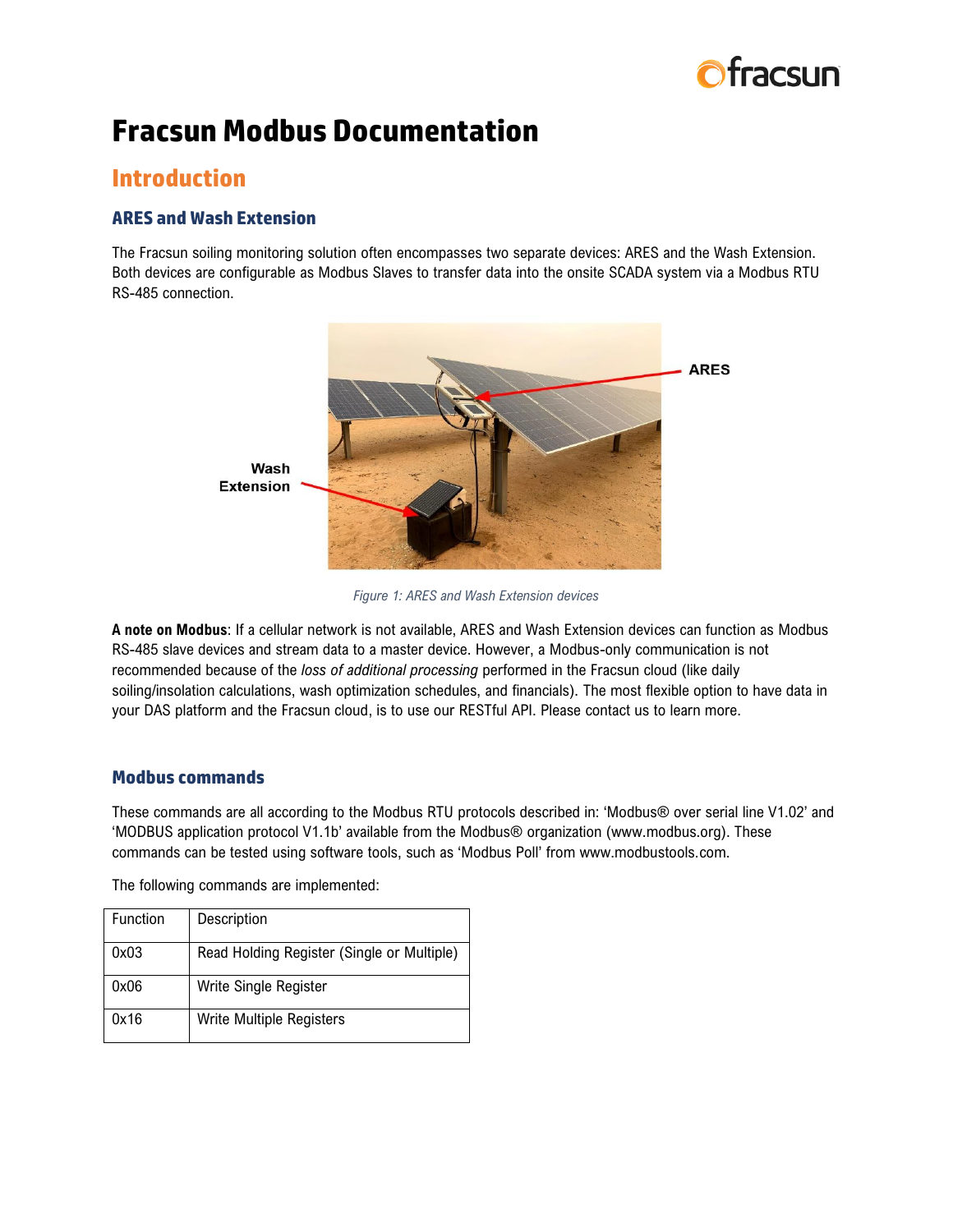#### **Key Modbus Notes**

- The address field uses the Protocol address with base 0, not the PLC Address with base 1.
- Treat all data types using Big-Endian format.
- The data type column refers to the target data type. For example, if the Wash Power parameter reads 7521 in a Poll, after the scalar (100) is accounted for, the target FLOAT value would be  $75.21$  (7521 / 100 = 75.21).

#### **Wiring to a RS-485 Master Device**

In its simplest form, ARES and Wash Extension devices are connected in parallel to the RS-485 master device. Internal 120Ω termination resistors are already installed in Fracsun devices, therefore are not required.





*Figure 2: RS-485 connection diagram*

screw-terminal parallel connection. Some examples of a factory ARES modification and Wash Extension modification are seen below. Contact Fracsun for one of these setups.



*Figure 3: ARES additional RS-485 connection (factory) Figure 4: Wash Extension additional RS-485 connection*

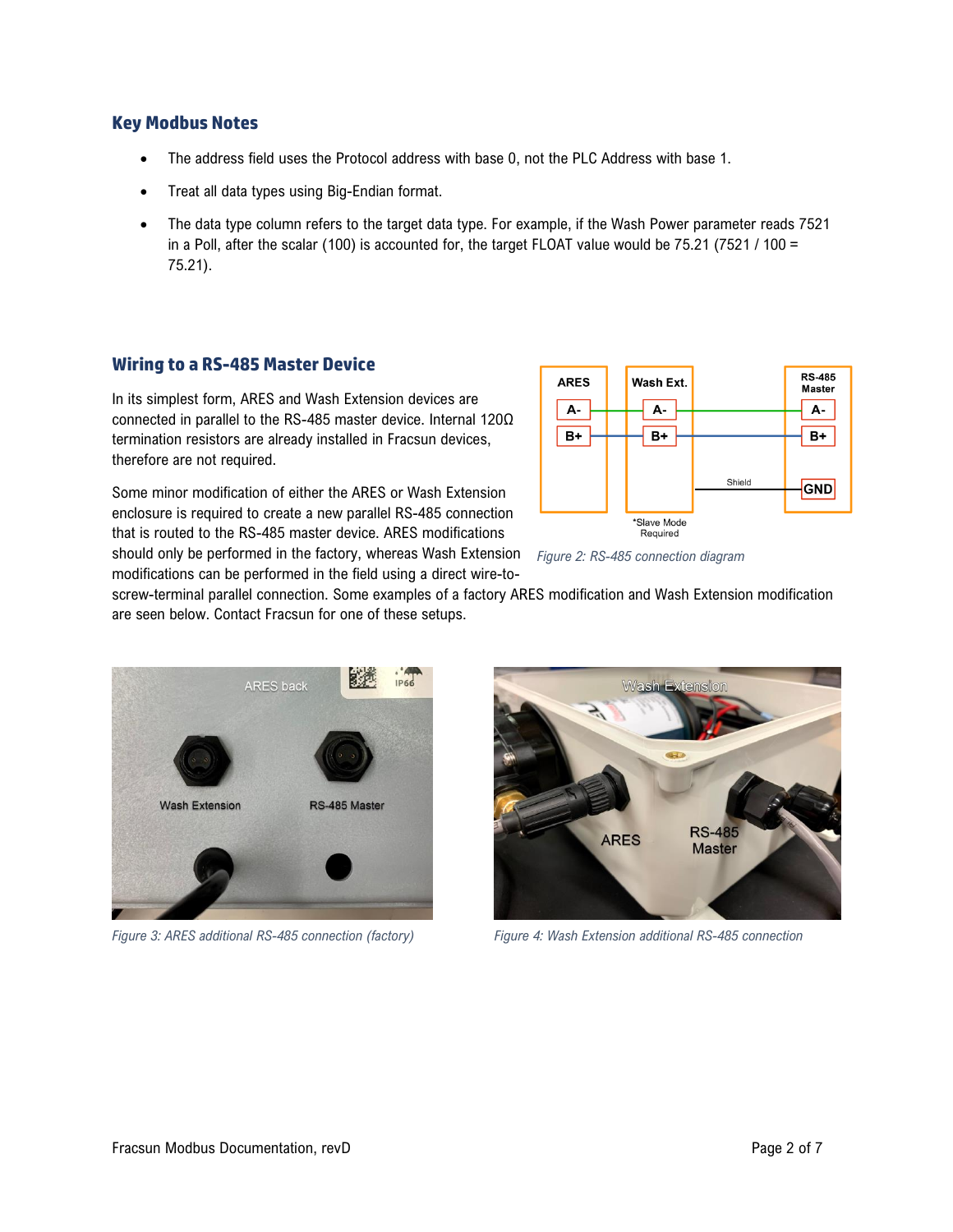# **ARES Device Cellular/Modbus Modes**

Three different modes are available in the ARES device. Change the mode by writing to ARES Modbus register 44.

### **Cellular mode (default)**

By default, the ARES device is configured as a self-powered IoT cellular device, without any external Modbus RTU connection required. The device turns on, takes a few measurements, sends the data to the cloud, and then goes into a low-power sleep state to maintain optimal battery voltage. Any Modbus polling attempts during measurement or sleep states will almost always result in a timeout or missed poll. There is a very short 3 second window in which a *single* poll attempt could be successful. Depending on the parameters, the window approximately occurs once every 5 minutes.

Internal battery power is sufficient in this mode.

#### **Modbus-only mode**

When a more robust Modbus connection is required, a different mode (Modbus-only mode) can be enabled, but with the loss of the default cloud functions. Modbus-only mode will bypass the low-power sleep state and cellular cloud functions, but the microcontroller will always remain ON to be available for constant Modbus polling.

This mode is recommended for dataloggers, SCADA systems, and PV plants with NERC requirements.

• External power is required in this mode. The internal battery may not be sufficient in this mode.

#### **Modbus+Cellular mode (experimental)**

This is an experimental mode only. In this mode, the device will attempt to connect to a cellular tower at a predetermined time interval. During this connection, some data will be uploaded to the Fracsun cloud and will check for OTA firmware updates. The data can be used for Fracsun cloud processing.

External power is required in this mode.

#### **Changing the modes**

Modes can be changed in a variety of ways:

- Write to the appropriate registers (see Modbus Mode and Apply Code parameters). *ARES must be connected to a Modbus Master device (or a PC with Modbus Poll software).*
- Over-the-air (OTA) parameter change by Fracsun support team. *ARES must be connected to cloud.*
- Shipped preconfigured with a particular mode.
- Button press pattern on ARES main control PCB. *Not recommended, device must be opened.*
- USB serial console command accessible from ARES PCB. *Not recommended, device must be opened.*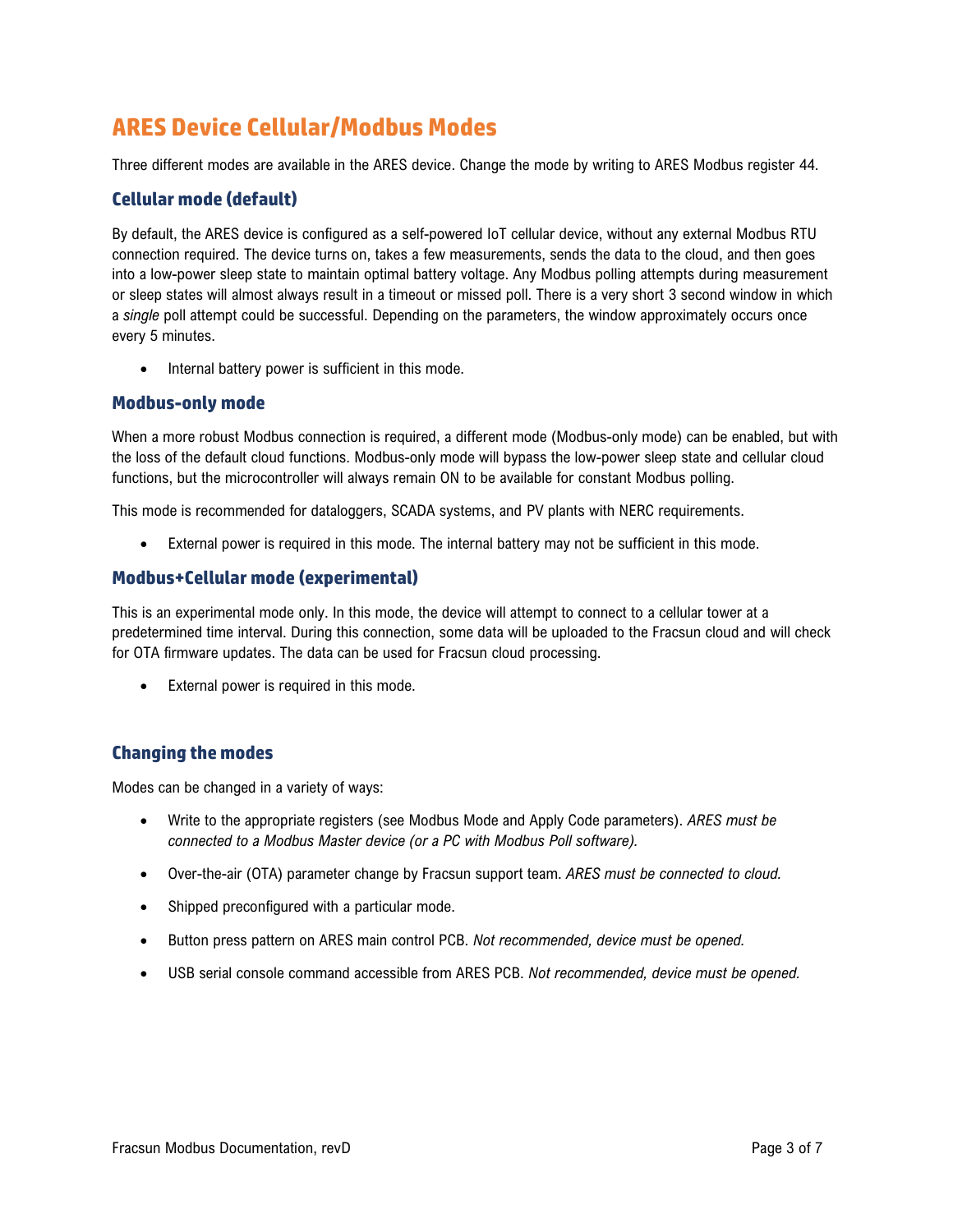#### **External power requirements in Modbus-only and Cellular modes**

Depending on the available sunlight at the ARES install location and night-sleep mode selection, a dedicated power connection is often required in Modbus-only mode. Power is absolutely required for downward facing ARES devices in Bifacial systems. Use the table below to select the appropriate power source for your ARES device:

| <b>Parameter</b>             | <b>Min</b> | <b>Typical</b> | <b>Max</b> | Unit | <b>Mode</b>      |
|------------------------------|------------|----------------|------------|------|------------------|
| Input Voltage                | 7.5        | 12             | 16         | ٧    | All              |
| Avg. Input Current @ 12 Vdc  | 18         | 21             | 30         | mA   | Modbus-only      |
| Peak Input Current @ 12 Vdc  | 280        |                | 600        | mA   | Cellular (2G/3G) |
| Avg. Input Current @ 7.5 Vdc | 28         | 35             | 50         | mA   | Modbus-only      |
| Peak Input Current @ 7.5 Vdc | 450        |                | 1000       | mA   | Cellular (2G/3G) |

### **ARES M12 connection diagram (ARES devices built 2021 and later)**

For installations utilizing Modbus-only mode (an external Modbus RTU connection) or Modbus + Cellular mode, use the M12 pinout diagram below to connect ARES to the Modbus Master.

|                | Wire         | <b>Connection description</b> |
|----------------|--------------|-------------------------------|
| 1              | Brown        | Modbus RS-485 B+ / B / B'     |
| 5              | Gray         | Modbus RS-485 A- / A / A'     |
| 3              | Blue         | Modbus common / ground *      |
| $\overline{2}$ | White        | Power +7.5 to +12Vdc **       |
| 4              | <b>Black</b> | Power common / ground         |
|                | Shield       | Housing *                     |





\* Not a required connection.

\*\* Absolute maximum Power input voltage is 16 Vdc. *Do not exceed*.



M12 automation cable with loose-end wires purchased separately. Various lengths available.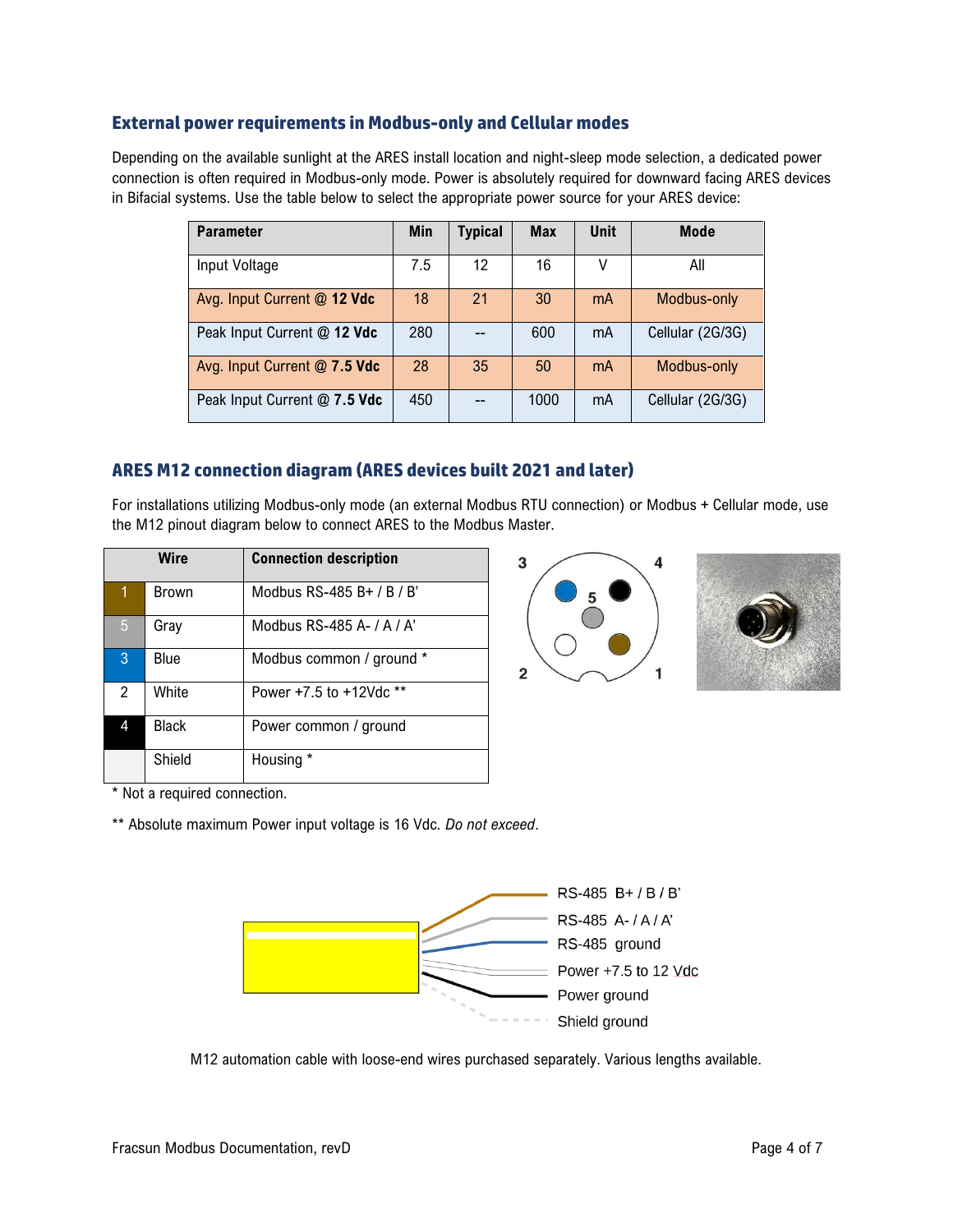# **ARES Modbus Map**

The default SLAVE ID/address is: **42**. This address can be changed by writing to the slave address register.

| <b>Parameter Name</b>            | <b>Address</b> | R/W   | Data type      | <b>Scalar</b> | <b>Description</b>                                                                                                                                                                                                                                                                                                                                                                                                             |
|----------------------------------|----------------|-------|----------------|---------------|--------------------------------------------------------------------------------------------------------------------------------------------------------------------------------------------------------------------------------------------------------------------------------------------------------------------------------------------------------------------------------------------------------------------------------|
| Irradiance (Clean)               | $\mathbf 0$    | R     | <b>UINT_16</b> |               | Irradiance in W/m2 of the Clean reference cell. Is a temperature-<br>compensated and post-calibrated value.                                                                                                                                                                                                                                                                                                                    |
| <b>Irradiance (Soiled)</b>       | 1              | R     | <b>UINT_16</b> |               | Irradiance in W/m2 of the Soiled reference cell. Is a temperature-<br>compensated and post-calibrated value.                                                                                                                                                                                                                                                                                                                   |
| <b>Shunt current (Clean)</b>     | $\overline{2}$ | R     | <b>FLOAT</b>   | 100           | Shunt (short-circuit) current of the Clean reference cell. Is not a<br>temperature-compensated value.                                                                                                                                                                                                                                                                                                                          |
| <b>Shunt current (Soiled)</b>    | 3              | R     | <b>FLOAT</b>   |               | Shunt (short-circuit) current of the Soiled reference cell. Is not a<br>temperature-compensated value.                                                                                                                                                                                                                                                                                                                         |
| <b>Soiling Loss</b>              | 4              | R     | FLOAT          | 100           | Instantaneous Soiling Loss value in %. Computed as the percent<br>difference between the Clean vs. Soiled irradiance (temp compensated).                                                                                                                                                                                                                                                                                       |
| <b>Soiling Ratio</b>             | 5              | R     | <b>FLOAT</b>   | 1000          | Instantaneous Soiling Ratio value (no units). Computed per IEC 61724-1.                                                                                                                                                                                                                                                                                                                                                        |
| <b>Calibration (Clean)</b>       | 6              | $R+W$ | $INT_16$       |               | Calibration value of the Clean reference cell. Range is -30 to 30.                                                                                                                                                                                                                                                                                                                                                             |
| <b>Calibration (Soiled)</b>      | $\overline{7}$ | $R+W$ | $INT_16$       |               | Calibration value of the Soiled reference cell. Range is -30 to 30.                                                                                                                                                                                                                                                                                                                                                            |
| Temperature (cell)               | 8              | R     | <b>FLOAT</b>   | 100           | Temperature in degrees Celsius of the reference cell backsheet.                                                                                                                                                                                                                                                                                                                                                                |
| <b>Temperature (interior)</b>    | 9              | R     | <b>FLOAT</b>   |               | Temperature in degrees Celsius of the ARES interior (main PCB).                                                                                                                                                                                                                                                                                                                                                                |
| <b>Battery Voltage</b>           | 10             | R     | <b>FLOAT</b>   | 100           | LTO battery voltage in Volts.                                                                                                                                                                                                                                                                                                                                                                                                  |
| Soiling Loss Avg.<br>(yesterday) | 11             | R     | <b>FLOAT</b>   |               | Future update (2021) - not available yet. The daily average soiling loss<br>value (%) from the previous day.                                                                                                                                                                                                                                                                                                                   |
| <b>Cellular RSSI</b>             | 12             | R     | $INT_16$       |               | Received Signal Strength Indicator in dBm from the last cell connection.                                                                                                                                                                                                                                                                                                                                                       |
|                                  |                |       |                |               |                                                                                                                                                                                                                                                                                                                                                                                                                                |
| <b>Slave address</b>             | 40             | $R+W$ | <b>UINT_16</b> |               | Modbus slave address $(1 - 255)$ . Default is 42.                                                                                                                                                                                                                                                                                                                                                                              |
| <b>Baud Rate</b>                 | 41             | R+W   | <b>UINT_16</b> |               | Modbus baud rate.<br>Acceptable rates are 1200, 2400, 4800, 9600, 14400, 19200, and 38400.<br>Default is 19200.                                                                                                                                                                                                                                                                                                                |
| <b>Frame Config</b>              | 42             | $R+W$ | $UINT_16$      |               | Modbus frame configuration. Acceptable values are 0 and 4.<br>0 = 8 Databits, None Parity, 1 Stop Bit<br>4 = 8 Databits, Even Parity, 1 Stop Bit (default)                                                                                                                                                                                                                                                                     |
| <b>Modbus Mode</b>               | 43             | $R+W$ | <b>UINT_16</b> |               | Modbus mode selection. Use the table below to select a mode:<br>1 = Cellular mode / intermittent Modbus (default mode)<br>100 = Modbus-only mode (cellular modem off)<br>200 = Modbus + Cellular mode (experimental)                                                                                                                                                                                                           |
| <b>Apply Code</b>                | 44             | $R+W$ | <b>UINT_16</b> |               | Apply code that must be written <i>prior</i> to modifying Calibration values,<br>Modbus config, or Modbus mode registers.<br>321 = Enable auto-calibration (recommended)<br>123 = Enable manual-calibration<br>456 = Enable Modbus configuration (Slave address, baud, frame)<br>789 = Enable Cellular/Modbus mode change<br>This register automatically resets to 0 after any write operation to<br>registers 6, 7, or 40-43. |
| Reset                            | 45             | $R+W$ | <b>UINT_16</b> |               | Resets the device. Write 255 once to enable. Register is automatically<br>reset to 0 upon reset.                                                                                                                                                                                                                                                                                                                               |
| <b>Auto-Calibrate Result</b>     | 46             | R     | <b>UINT_16</b> |               | The result of the auto-calibration process. $1 =$ Success, $2 =$ Failed during<br>testing, $3 =$ Not enough sunlight to calibrate, $4 =$ No calibration regd.                                                                                                                                                                                                                                                                  |
| <b>Night-Sleep Mode</b>          | 48             | $R+W$ | <b>UINT_16</b> |               | Enables/disables night-sleep mode. When enabled, ARES will enter a<br>deep sleep state during darkness. Acceptable values are:<br>$0 = Disabled, 1 = Enabled$                                                                                                                                                                                                                                                                  |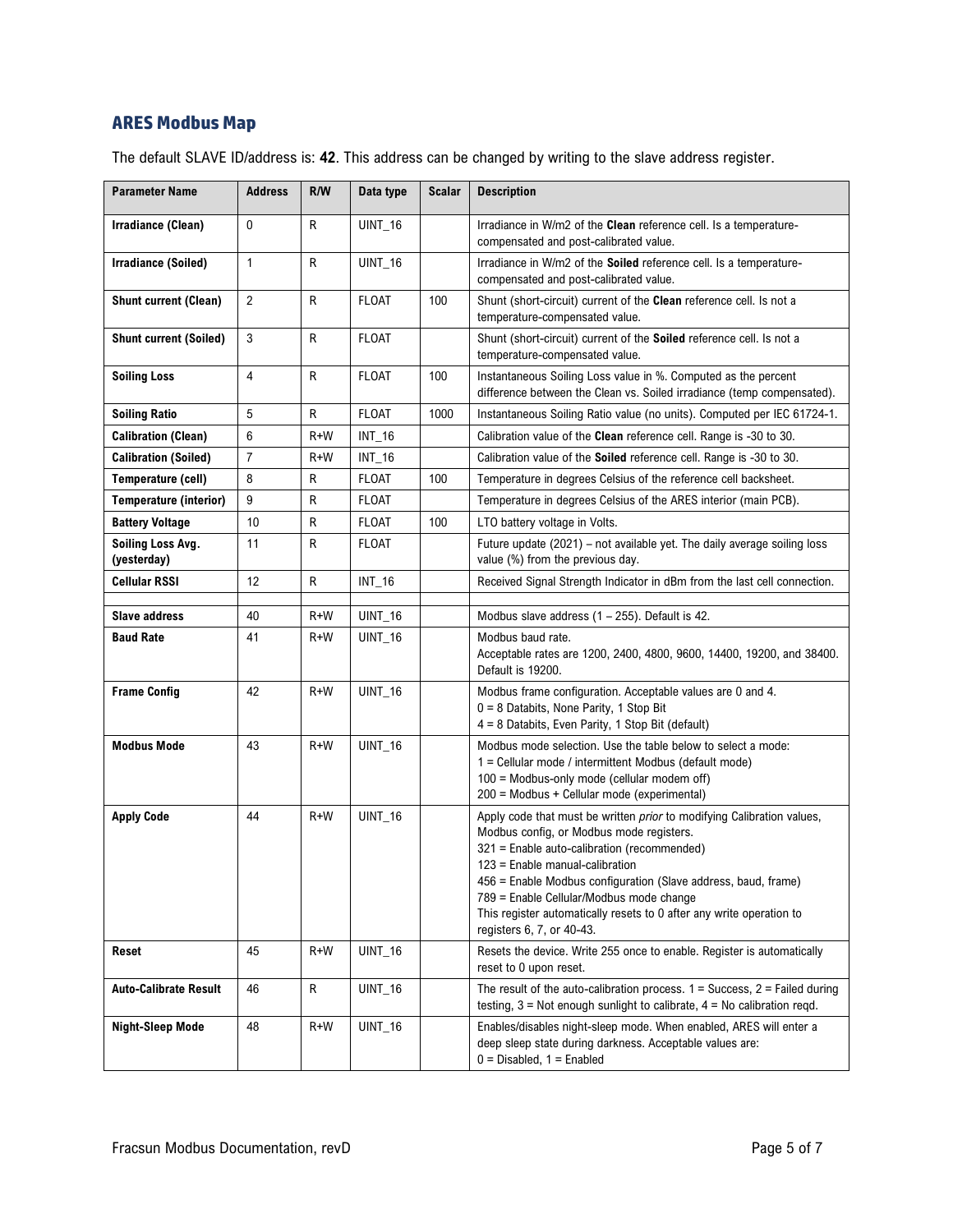# **Wash Extension Device**

# **Modbus modes – Master/Slave**

In the default mode, the Wash Extension functions as a Modbus Master (for a Fracsun-only connection). If connecting the Fracsun soiling monitoring system to an external Modbus RTU connection, the Wash Extension Modbus mode must be changed to function as a Modbus Slave. Changing this mode ensures that two Modbus Masters are not on the same RS-485 network.

### **Changing the Modbus Mode to SLAVE via USB**

The mode, and other Modbus configurations, can be changed by interfacing a computer to the Wash Extension controller via the micro-USB connection on the board labeled "Xenon". With a few keypresses inside a serial console, the configuration is configurable. Follow the instructions below to change the Wash Extension to SLAVE-mode:

1. Connect a microUSB cable between the Fracsun "Xenon" board and a Windows 10+ computer.



*Figure 5: Xenon microUSB and RESET*

- 2. Open a serial terminal program, such as [Tera Term VT](https://osdn.net/projects/ttssh2/releases/) or [Putty](https://www.putty.org/) and begin a New Connection to the COM port associated with the Xenon board. Often, it's displayed as "Xenon Serial (COM#)". If not COM port is visible, the [Windows USB Drivers](https://binaries.particle.io/drivers/windows/particle_drivers.exe) might have to be installed. The default USB COM settings are: 9600 baud rate, 8 databits, NONE parity, and 1 stop bits.
- 3. Once connected, the terminal will show all of logging information.
- 4. Press "m" once on your keyboard, wait up (up to 2 minutes) to access the Modbus menu in the console.
- 5. Press "2" and then "y" to enable SLAVE mode.



*Figure 6: Wash Extension serial console - changing Modbus mode*

6. Reset the device by pressing the RESET button on the Xenon board to use Slave Mode.

Through this same menu system, you can also change the slave address, baud rate, and frame configuration. The default values are: 43 slave address, 19200 baud rate, 8 databits, EVEN parity, and 1 stop bit.